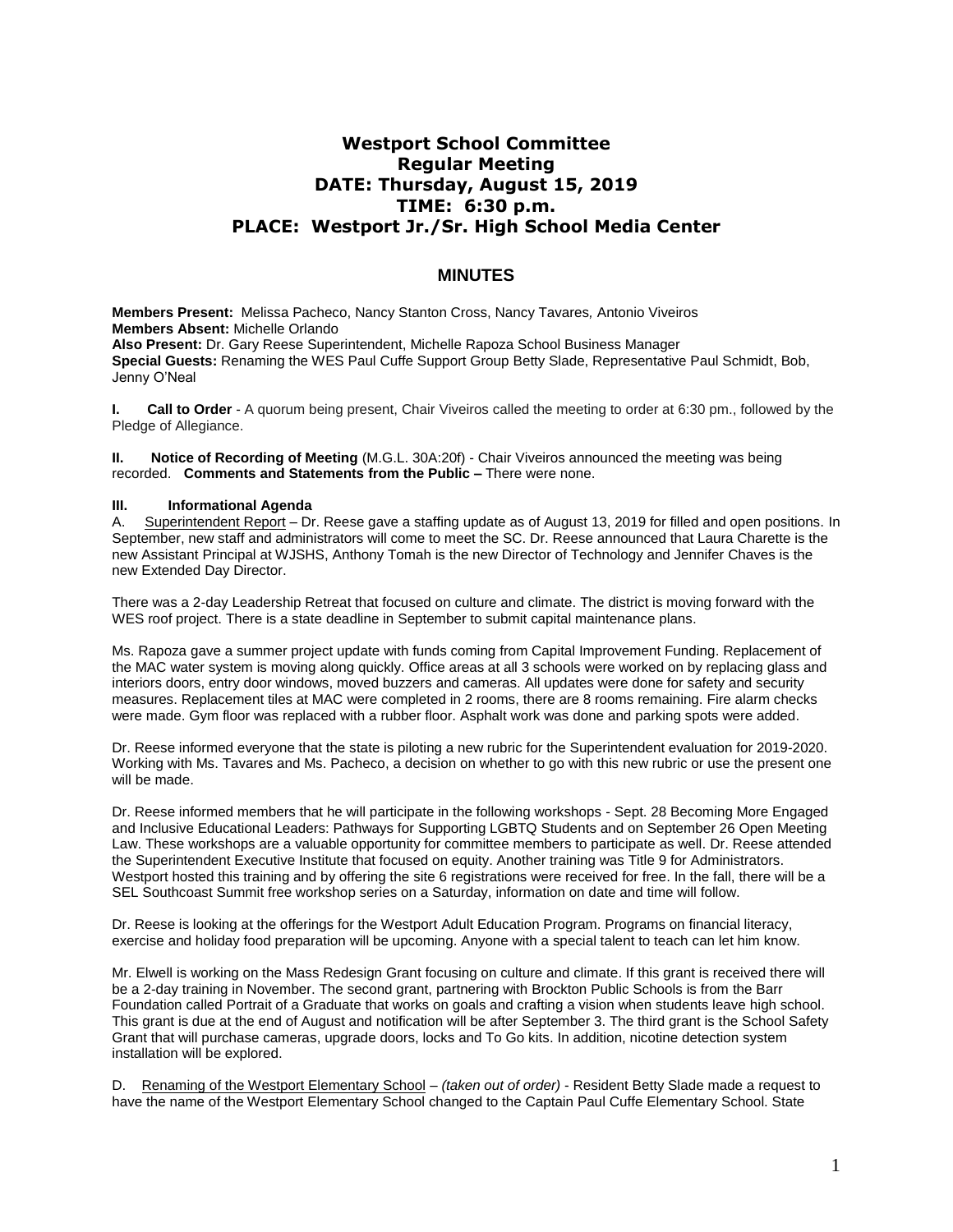Representative for Westport Paul Schmidt was also present to speak on the name change and mentioned Paul Cuffe is a distinguished historical figure that has made an impact in the community. Ms. Slade gave materials in a packet to SC members. Bob came up to speak on how important the Cuffe family appreciates this opportunity and the importance of honoring one's ancestors. Jenny O'Neal shared the countless opportunities to teach the children of Westport about Paul Cuffe. Chair Viveiros mentioned that everyone should read the information on Paul Cuffe. This item will be scheduled for a future SC meeting to allow public comment from the community, then a decision can be made. Ms. Stanton Cross brought up the date of September 7 that celebrates Paul Cuffe and recommended this group plan an event at the WES to make students aware of him. Ms. Slade was encouraged to coordinate with Dr. Reese about a future event.

B. Bill Warrant Update: 7-19-19, 8-2-19 and 8-16-19 – Chair Viveiros reported that all 3 bill warrants were reviewed and signed. Amounts were as follows: Bill Warrant 8/16/19 \$152,691.55, Bill Warrant 8/2/19 \$192,963.26, Bill Warrant 7/19/19 \$221,422.72.

C. Appoint SC Member to the Audit Committee & the Camping Ground Use Committee – Chair Viveiros explained that the Board of Selectman would like to solicit a member from the School Committee to sit on a new Audit Committee. Chair Viveiros appointed Michelle Orlando to serve on the Audit Committee. Brian Valcourt will be informed so that a meeting can be organized.

Campground Use Committee is a town subcommittee created on June 24, 2019. A School Committee member was requested to serve on it for a yearly term. Chair Viveiros appointed Nancy Stanton Cross to serve on the Campground Use Committee.

E. School Building Committee Update - Chair Viveiros reported that the Design Subcommittee met on Tuesday August 13 and went over value management items along with Agostini Construction. The budget was reduced to under \$5M making the project within the allotted budget. The SBC met Wednesday August 14 to approve the recommendations. Chair Viveiros mentioned some items could still be changed. Agostini could make further recommendations in the future. The committee feels confident in the progress made. Earthmoving will begin in a few weeks around mid-September. The next phase of the contract needs to be approved and voted on. The bids for sitework concrete and steel went out today. It was noted that the SC needs to be a strong voice and are the owners of the project.

F. Policy - First Read - Policy DD Funding Proposals and Applications - Dr. Reese explained the current policy's language needs to be updated to reflect current practice. Dr. Reese looks over all grant applications for the district and the SC accepts the grants. The wording state federal and private funding should just say funding.

### **IV. Action Agenda**

- A. Review and Act on Policies:
- 1. Policy EBC Emergency Plans

2. Policy EFD – Meal Charge Policy – Ms. Rapoza recommends to edit pg. 1 of 2 the last sentence to say "any positive remaining funds for a particular student will be carried over to the next school year" because negative balances cannot be carried over to the new school year, the General Fund has to pay for them.

- 3. Policy JFABE Educational Opportunities for Military Children
- 4. Policy JFABF Educational Opportunities for Children in Foster Care
- 5. Policy JFABG Admission of Staff Children Attending WCS

 A motion was made to approve policies EBC, EFD, JFABE, JFABF and JFABG with the updated changes. Motion by Stanton Cross, seconded by Pacheco 4/0/0

Chair Viveiros mentioned the need for a policy meeting. A workshop was held that discussed the school handbooks and district policy book. Dr. Reese added that the principals are meeting to get the policies for all the handbooks in order. It was recommended to remove the district policy book. School handbooks will reference SC policies. Ms. Pacheco will schedule a policy meeting with Ms. Tavares.

B. Review and Act on a \$20,000 Donation of Furniture from The Furniture Trust Company - Dr. Reese is working with a business called The Furniture Trust to upgrade furniture. There is no charge to purchase furniture, only a delivery fee. The total fair market value of the items received is \$20,000.

A motion was made to accept receipt of the furniture from The Furniture Trust valued at \$20,000.

Motion by Tavares, seconded by Stanton Cross 4/0/0